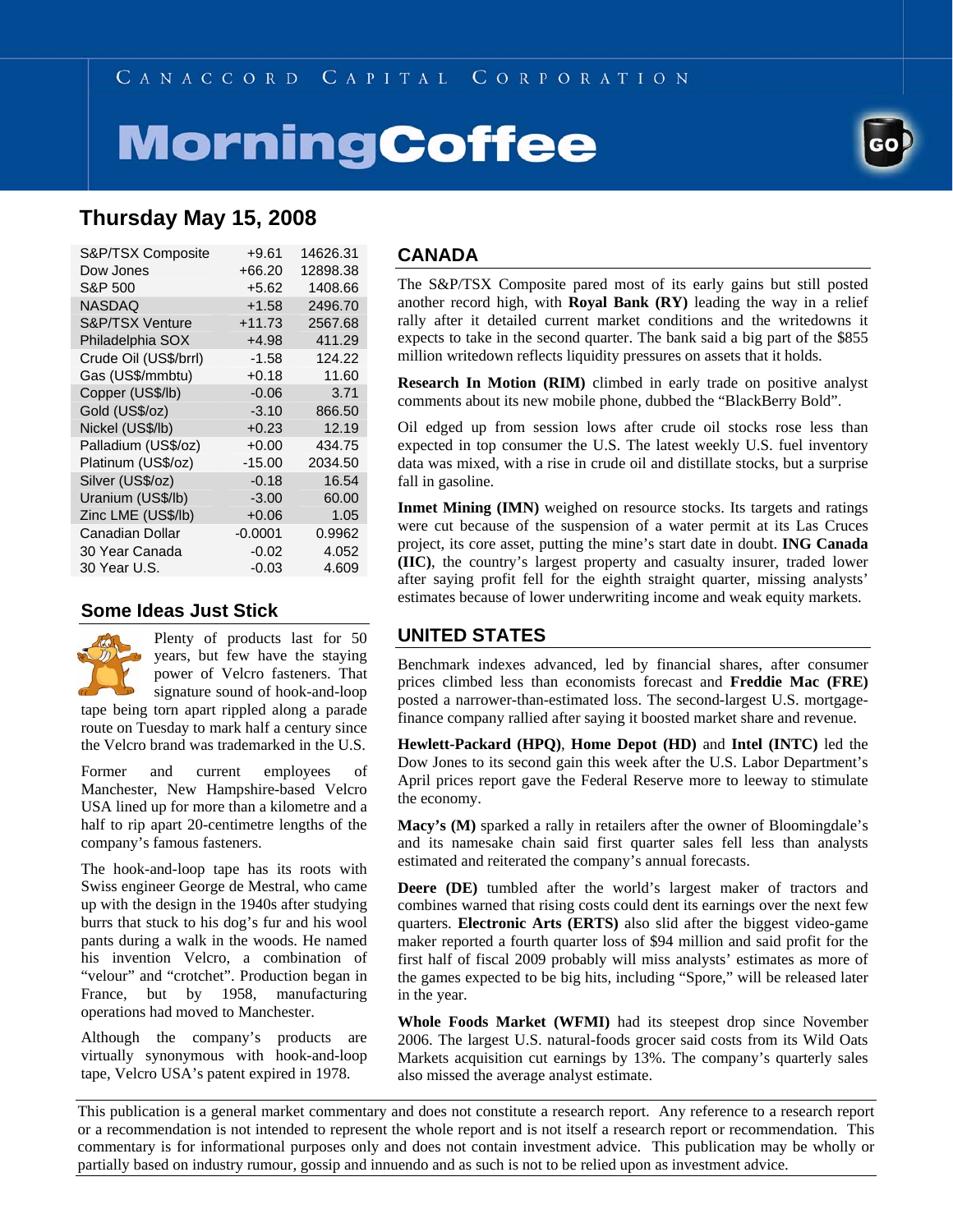## **ECON 101**

*CANADIAN Data Today:* This morning, **Manufacturing Shipments** (Mar) are expected fall by 0.5%, after gaining 1.6% the previous month.

*U.S. Data Today:* This morning, **Initial Jobless Claims** (May 10) are expected to come in at 370K, up from 365K the previous week, while **Continuing Claims** (May 3) should come in at 3,035K, up from 3,020K before that.

**Leading Indicators** (Apr) are expected to come in unchanged, after gaining 0.1% the previous month, while **Industrial Production** (Apr) should fall by 0.3%, after gaining 0.3% previously.

## **MARKET MOVERS**

#### *Technical Indicators:*

|                  | TSX | TSX-V | <b>NYSE</b> | <b>NASDAQ</b> | AMEX       |
|------------------|-----|-------|-------------|---------------|------------|
| Advancers        | 776 | 501   | 1819        | 1417          | 691        |
| <b>Decliners</b> | 817 | 548   | 1277        | 1440          | <u>448</u> |
| Net              | -41 | $-47$ | +542        | $-23$         | +243       |

#### *Notable 52-Week Highs:*

| <b>ARC Resources</b>                 | <b>ARX</b>    | \$68.94     | Nexen                            | <b>NXY</b>    | \$39.79              |
|--------------------------------------|---------------|-------------|----------------------------------|---------------|----------------------|
| BG Advantaged S&P/TSX                | <b>BAI.UN</b> | \$15.02     | Oil Sands Sector Fund            | OSF.UN        | \$10.65              |
| <b>Birchcliff Energy</b>             | <b>BIR</b>    | \$13.38     | Mulvihill Pro-AMS 100            | PRC.UN        | \$19.54              |
| <b>Burmis Energy</b>                 | <b>BME</b>    | 4.33<br>\$  | <b>ProEx Energy</b>              | <b>PXE</b>    | \$22.25              |
| <b>Bankers Petroleum</b>             | <b>BNK</b>    | \$<br>2.15  | Research In Motion               | <b>RIM</b>    | \$144.52             |
| <b>Baytex Energy Trust</b>           | BTE.UN        | \$28.53     | <b>Storm Exploration</b>         | <b>SEO</b>    | \$16.14              |
| Boyd Group Income Fund               | BYD.UN        | \$3.23      | <b>SNC-Lavalin Group</b>         | <b>SNC</b>    | \$58.30              |
| Chemtrade Logistics Inc Fd           | CHE.UN        | \$14.50     | <b>Sentry Select Commodities</b> | SSJ.UN        | \$10.50              |
| Cinch Energy                         | <b>CNH</b>    | \$<br>1.67  | <b>Exploration Sulliden</b>      | <b>SUE</b>    | \$0.87               |
| <b>Canadian Natural Resources</b>    | <b>CNQ</b>    | \$98.67     | <b>Vermilion Energy Trust</b>    | VET.UN        | \$42.64              |
| <b>Endev Energy</b>                  | <b>ENE</b>    | \$<br>1.32  | Vero Energy                      | <b>VRO</b>    | \$<br>9.50           |
| Fording Canadian Coal Trust          | FDG.UN        | \$72.90     | Western Canadian Coal            | <b>WTN</b>    | $\mathbb{S}$<br>6.43 |
| <b>Mercator Minerals</b>             | ML            | \$12.80     | <b>Wex Pharmaceuticals</b>       | WXI           | \$0.68               |
| <b>NAL Oil &amp; Gas Trust</b>       | NAE.UN        | \$15.59     |                                  |               |                      |
|                                      |               |             |                                  |               |                      |
| <b>Notable 52-Week Lows:</b>         |               |             |                                  |               |                      |
| Amerigo Resources                    | <b>ARG</b>    | \$<br>1.90  | Keystone North America           | <b>KNA.UN</b> | 6.22<br>\$           |
| <b>Brainhunter</b>                   | <b>BH</b>     | \$<br>0.38  | <b>Liberty Mines</b>             | LBE           | \$<br>0.71           |
| <b>BioSyntech</b>                    | <b>BSY</b>    | \$<br>0.15  | Liquor Stores Income Fund        | LIQ.UN        | \$17.50              |
| <b>Caldera Resources</b>             | <b>CDR</b>    | \$<br>0.04  | Linear Gold                      | <b>LRR</b>    | \$<br>1.85           |
| <b>CanWest Global Communications</b> | <b>CGS</b>    | \$<br>3.85  | <b>Marathon PGM</b>              | <b>MAR</b>    | 3.40<br>\$           |
| Chesswood Income Fund                | CHW.UN        | \$<br>2.00  | <b>Moydow Mines</b>              | <b>MOY</b>    | \$<br>0.16           |
| Cargoiet Income Fund                 | CJT.UN        | \$<br>11.00 | OceanaGold                       | OGC           | 1.38                 |

| Amerigo Resources                    | ARG        | \$<br>1.90 | Keystone North America            | KNA.UN     | \$6.22     |
|--------------------------------------|------------|------------|-----------------------------------|------------|------------|
| <b>Brainhunter</b>                   | BН         | 0.38<br>\$ | <b>Liberty Mines</b>              | LBE        | \$0.71     |
| <b>BioSyntech</b>                    | <b>BSY</b> | \$<br>0.15 | Liquor Stores Income Fund         | LIQ.UN     | \$17.50    |
| <b>Caldera Resources</b>             | CDR.       | 0.04<br>\$ | Linear Gold                       | <b>LRR</b> | \$ 1.85    |
| <b>CanWest Global Communications</b> | <b>CGS</b> | \$3.85     | Marathon PGM                      | <b>MAR</b> | \$3.40     |
| Chesswood Income Fund                | CHW.UN     | \$2.00     | <b>Moydow Mines</b>               | <b>MOY</b> | \$0.16     |
| Cargojet Income Fund                 | CJT.UN     | \$11.00    | OceanaGold                        | <b>OGC</b> | \$<br>1.38 |
| <b>Medical Facilities Corp.</b>      | DR.UN      | \$9.55     | Orbus Pharma                      | <b>ORB</b> | \$0.15     |
| easyhome                             | EH         | \$17.50    | <b>Olympus Pacific Minerals</b>   | <b>OYM</b> | \$0.27     |
| <b>Extendicare REIT</b>              | EXE.UN     | \$10.41    | Parkland Income Fund              | PKI.UN     | \$11.26    |
| <b>First National Financial</b>      | FN.UN      | \$12.30    | <b>Sterling Shoes Income Fund</b> | SSI.UN     | \$11.50    |
| <b>Gitennes Exploration</b>          | GIT        | \$0.20     | <b>Turbo Power Systems</b>        | TPS.       | \$0.05     |
| Innergex Renewable Energy            | <b>INE</b> | \$<br>9.96 | <b>TimberWest Forest</b>          | TWF.UN     | \$11.61    |
| Kaboose                              | <b>KAB</b> | 0.88<br>\$ | Vasogen                           | <b>VAS</b> | \$0.34     |
| Katanga Mining                       | <b>KAT</b> | \$10.22    | <b>World Heart</b>                | <b>WHT</b> | \$0.08     |
| <b>Kingsway Financial Services</b>   | <b>KFS</b> | 9.66       | <b>Yorbeau Resources</b>          | YRB.A      | \$0.16     |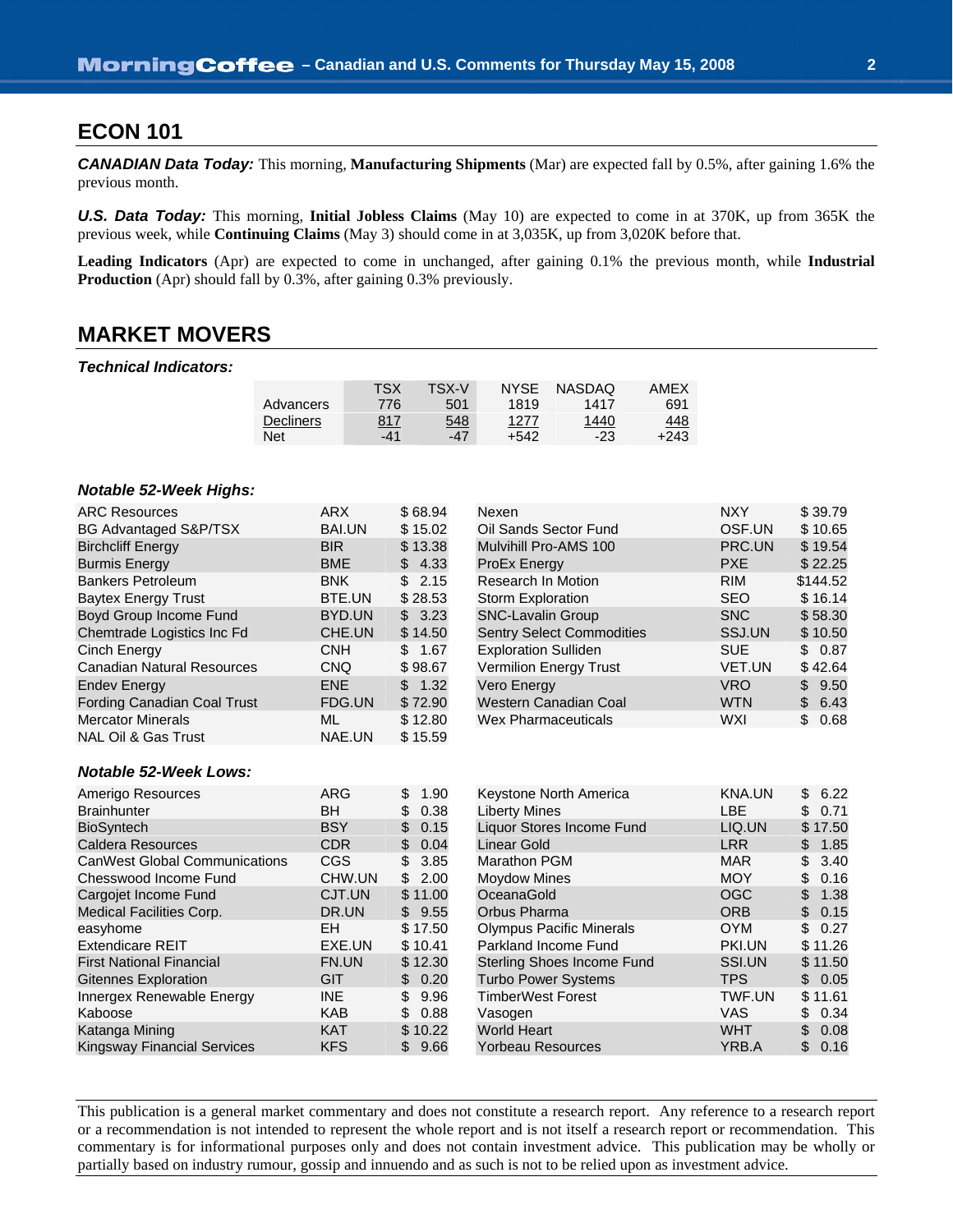# **CANADIAN EQUITIES OF INTEREST**

*Listed Alphabetically by Symbol*

#### **Birchcliff Energy\* (BIR : TSX : \$13.17), Net Change: 0.85, % Change: 6.90%, Volume: 3,121,634**

*On a warpath in Peace River.* Shares rallied on first quarter results. Canaccord Adams Energy Analyst Wendy Liu viewed production results as being roughly in line with expectations, while financial results were a bit below due to slightly higher costs and losses on commodity contracts. The company also announced an increase in the 2008 capital program to \$150 million from \$105 million. Recent drilling success has increased the company's proven Montney-Doig lands, and extended the Worsley pool to the north. The incremental capital this year will be primarily directed to expand the drilling programs in these two resource play areas. The company has provided 2008 exit production guidance of between 12,500-13,000 boe/d. This was below her current estimates, notwithstanding the capital increase. The combined effect of delayed tie-ins of wells from the first quarter program, scheduled turnarounds midyear, and normal production declines has resulted in the anticipated volume growth later in the year being added to a slightly lesser base. Liu downgraded the stock given the strong share price appreciation.

#### **Bankers Petroleum\* (BNK : TSX : \$2.00), Net Change: 0.10, % Change: 5.26%, Volume: 10,160,574**

*My American/Albanian Cousin.* Bankers plans to split into two separate public companies. One company will have a continued focus on heavy oil in Albania and the other company, to be called BNK Petroleum (BNK-US), will be a North American shale gas resource company. Every Bankers shareholder will receive one share in BNK-US for every 10 common shares held in Bankers, as at the record date to be set for early July. BNK-US's principal asset is its interest in the Tishomingo gas field in the Ardmore Basin in Oklahoma. In its Q1/08 report this week, Bankers highlighted that in the U.S., its average gas production was 762 mcf/d compared to 462 mcf/d for Q4/07, an increase of 65%; average condensate and NGL production was 107 bopd compared to 37 bopd for the previous quarter, an increase of 189%. The new company will be run by Bankers' existing U.S. management team. The restructuring will allow Abby Badwi and his management team to focus its efforts and financial resources on developing the 2.5 billion barrels of original-oil-in-place in the Patos Marinza and Kucova oil fields, as well as exploring additional oil and gas investment opportunities in Albania.

#### **Breakwater Resources (BWR : TSX : \$0.85), Net Change: 0.00, % Change: 0.00%, Volume: 4,509,463 HudBay Minerals (HBM : TSX : \$18.20), Net Change: 0.46, % Change: 2.59%, Volume: 4,284,070**

**Zinc don't stink, but it sure smelts.** China's strongest earthquake in more than half a century has temporarily affected its annual zinc smelting capacity by as much as 500,000 tonnes, or roughly 11% of the country's total. Some zinc smelters in the earthquake hit region were shut down, including Gansu Baohui Zinc Corp. and its 60,000-tonne capacity. It is hard to predict how long this production halt will last but one analyst said long-term closures may account for less than 100,000 tonnes a year, while "a fair amount" of capacity may have been closed pending safety checks. Canaccord Adams still expects the global refined zinc market to be in significant surplus of 263,000 tonnes in 2008 and 184,000 tonnes in 2009, allowing for disruptions accounting of about 3% of global mine supply. Canadian companies that are highly-levered to zinc include Breakwater and HudBay while **Lundin Mining (LUN)** and **Teck Cominco (TCK.B)** are less levered.

#### **Cardiome Pharma\* (COM : TSX : \$9.30), Net Change: -0.37, % Change: -3.83%, Volume: 371,802**

*Champagne gets better with age, right?* Cardiome wasn't looking too healthy after **Sanofi-Aventis (SNY)** announced that it expects to file for FDA approval its atrial fibrillation drug Multaq in June. Maltaq, of course, is a potential competitor to Cardiome's vernakalant oral. Cardiome also reported its Q1/08 results this week, which in Canaccord Adams' view, was a nonevent. Of greater interest was management's update on the timing of a potential deal announcement. Due diligence with a number of prospective parties is complete, and active negotiations have begun, with conclusion of the process expected in the summer. Phase 2b vernakalant oral data is anticipated to be available in 6-8 weeks (late-June), with an announcement of partnering (or take-out) to follow (early-July). The market continues to await the FDA decision on Kynapid; an FDA response is pending but there is still no additional clarity on a timeline. The dossier remains under review at the Office of Drug Evaluation, although on the positive side, no further data has been requested.

#### **Gabriel Resources (GBU : TSX : \$2.52), Net Change: -0.18, % Change: -6.67%, Volume: 1,854,363**

*Is George Soros setting up to look like an environmental star and make a few more bucks along the way?* As listed on Bloomberg, **Newmont (NEM)** owns 18.38% of Gabriel while New York-based superstar hedge fund manager John Paulson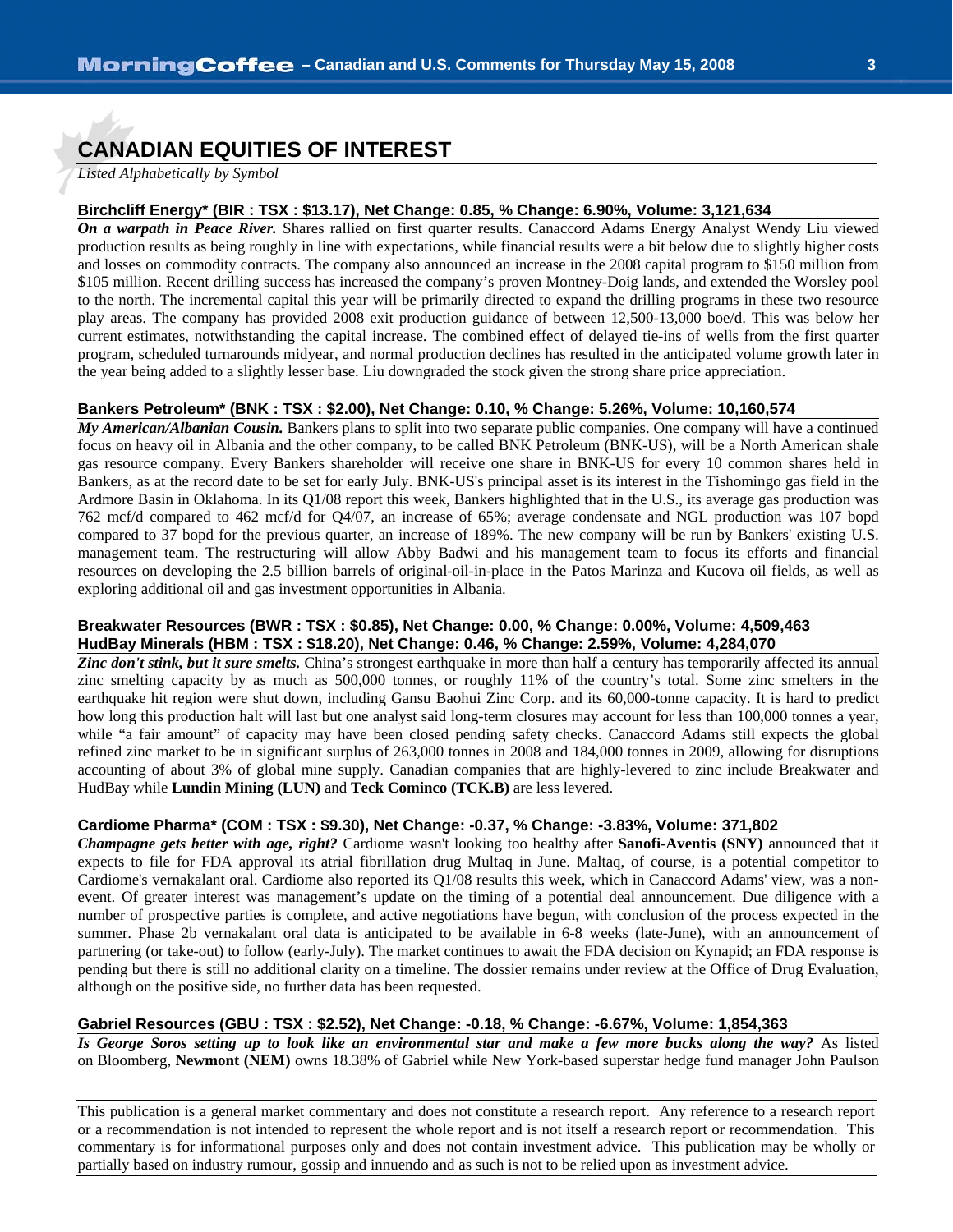owns 18.04% in one of his companies, having increased his share ownership by 15% recently. Paulson earned a bonus of over \$3 billion last year (the largest in Wall Street history) after making about \$15 billion shorting the housing bubble. According to the Wall Street Journal, Soros was so impressed that he invited him to lunch to discuss how Paulson did it (Paulson wouldn't give details). It is not inconceivable that Paulson now runs some money for Soros, perhaps explaining how the contrarian Paulson became so interested in Gabriel of late. Electrum Strategic Holdings owns 13.47%, having gained their entire position in 2008. Thomas Kaplan of Apex Silver fame is the founder of Electrum. George Soros and his brother owned up to 30% of Apex at one time when Soros was bullish silver. William Natbony is also behind Electrum via GRAT Holdings and was also involved with Apex. Is Soros involved with either or both investors? He certainly knows these two major holders, not to mention having been an investor in Newmont. Bucharest is struggling to clean up the corruption among the political ranks, prompting diplomats of the EU to question if the country joined prematurely. Unfortunately, the EU has more power to make demands before it grants membership to a country than after. The lethargic, corrupt Communist mentality tends to take generations to fade away and according to Transparency International, Romania is the most graft-prone EU member. The fact that Gabriel's environmental permit process was stopped for no reason and against Romanian law illustrates how politically charged this project is. For alternate views you won't likely read from analysts, google "Is Soros Using Environmental Scare Tactics to Gain Control of Gold Mine?" and "Apex, Soros and Others".

#### **Intrinsyc Software\* (ICS : TSX : \$0.56), Net Change: -0.13, % Change: -18.84%, Volume: 2,775,888**

*Who doesn't love averaging down?* This maker of handset software reported Q1 results that showed revenues which handily beat estimates. Sales came in at US\$5.6 million vs. consensus of US\$4.7 million. The higher-than-expected revenues were due to a particularly strong services quarter based on a newly signed Symbian contract. Additionally, Soleus contributed almost US\$0.5 million this quarter vs. less than US\$0.2 million last quarter, which is higher than what Canaccord Adams Technology Analyst Peter Misek had forecast. GAAP earnings for the quarter was in line with consensus at US\$0.03. The revenue overachievement was somewhat soured by the disclosure that one of the company's design wins was cancelled and the MOU with a Japanese OEM had not yet transitioned into a full software engagement. The quashed design win pertains to Intrinsyc's March 2008 announcement that it had secured a third device with an existing Soleus licensee. The customer, due to cost factors, had apparently elected to rationalize its product roadmap, thereby focusing resources on developing two handsets instead of three. Management believes that the volumes from the cancelled the third handset would shift over to the remaining two handsets, thus causing minimal change in overall volumes, although Misek was hesitant to concure at this stage. In regards to the Japanese OEM, Misek believes the delayed MOU could be related to a potential increase in scope of the project. As such, he is not overly concerned by this delay. While Misek was a bit disappointed with the contract cancellations/delays he maintains his bullish outlook on the stock as it is now trading at about 0.8x his 2009E revenue forecast and as more than 40% of its market cap is cash.

#### **Inmet Mining (IMN : TSX : \$67.50), Net Change: -9.49, % Change: -12.33%, Volume: 1,681,417**

*Watered down...*Inmet disclosed yesterday that the Spanish Water Authority, Confederacion Hidrografica del Guadalquivir (CHG) has suspended the authorization for the dewatering and re-injection system (DRS) used at the Cobre Las Cruces, S.A. (CLC) project in Spain. The DRS is a system of wells around and within the Las Cruces open pit that removes water from the surrounding aquifer and re-injects it into adjacent wells in order to prevent water flowing into the pit, thereby protecting the regional aquifer. Without the DRS system, mining would not be possible in the open pit. CHG has indicated that CLC should not expose the ore in the pit during the period of suspension hence delaying the direct ore shipping in June. Inmet had anticipated copper production of around 27,000 tonnes this year (100% basis). The project has a nameplate capacity of 74,000 tpy of cathode. Separately, Imnet was appointed as manager of the Petaquilla Copper Project – a precursor of more to come? On March 26, Imnet and **Teck Cominco (TCK.B)** announced an agreement to extend Teck's deadline for making a commitment to fund the Petaquilla Project. **Petaquilla Copper (PTC)** has since commenced arbitration proceedings against Teck.

#### **Liquor Stores Income Fund\* (LIQ.UN : TSX : \$17.72), Net Change: -0.78, % Change: -4.22%, Volume: 260,927**

*How couldn't you make money in this business?* Since reporting its Q1 last week, shares of this liquor retailer have been going down like a jug of apple crantinis at a Sex in the City pre-movie party (one of 'em dies, by the way). Same-store sales for Liquor Depot and Liquor Barn combined, on a pro-forma comparative basis, rose by 1.5% from a year earlier. The overall sales improvement from a year earlier would have been even more significant, but for a decline from a year ago of 5.0% on a proforma comparison basis for sales at 66 Liquor Barn stores. The pro-forma Liquor Barn sales decline is primarily attributable to the harmonization of retail prices with Liquor Depot stores. The fund acquired 81 Liquor Barn stores in June 2007. A similar situation occurred in first quarter of 2005 when the Fund reported a 2.53% decrease in same store sales from a year earlier as a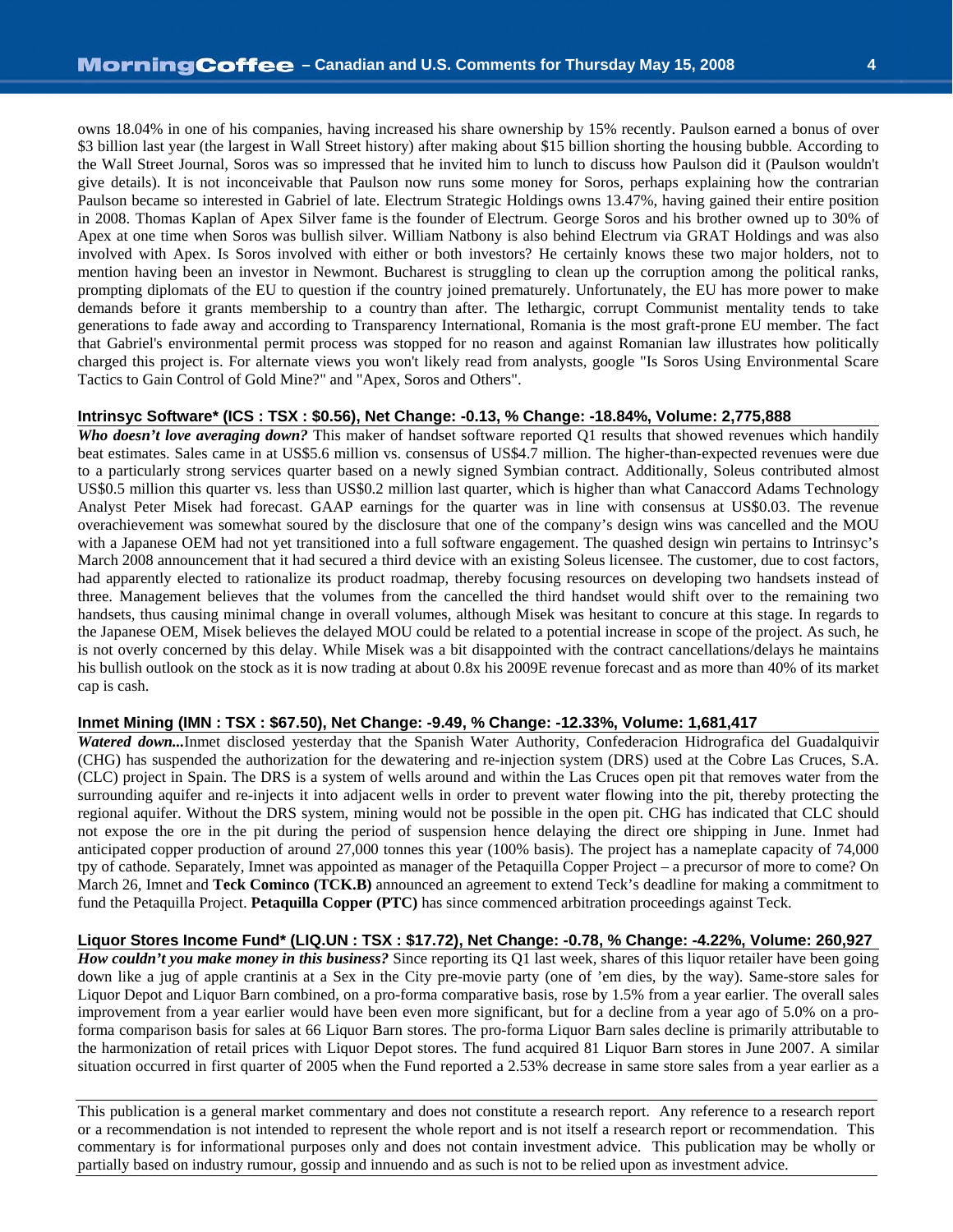result of price harmonization between the fund's Liquor Depot and Liquor World stores. The company's growth strategy is focused on acquisitions in British Columbia and the development of new stores in Alberta. As well, the company is monitoring opportunities in other provinces and in the U.S., where more than 30 states permit private retail distribution of alcoholic beverages. Management is currently negotiating to acquire several stores in the US. For the first quarter of 2008 distributable cash before non-recurring items was \$0.19 per unit, down 5.0% from \$0.20 per unit a year earlier. Non-recurring items of \$500,000 or \$0.02 per unit refer to recruitment and relocation expenses, as well as extraordinary professional fees. After nonrecurring items, the company reported distributable cash of \$0.17 per weighted average unit.

#### **North American Gem (NAG : TSX-V : \$0.27), Net Change: 0.06, % Change: 25.58%, Volume: 38,648,841**

*Diamond, emerald, ruby, sapphire - and coal?* While North American Gem's name may not exactly lead one to think the company is in the coal business, its most recent press releases certainly do. Several times earlier this month, North American Gem announced that it had submitted coal permit applications for potential land positions in proximity to the recent **Goldsource Mines (GXS)** discovery in east-central Saskatchewan, which has attracted a large amount of interest in the area. Then on Wednesday, the junior mineral explorer announced that it had signed an agreement with Adamas Minerals of Prince Alberta, Saskatchewan to grant North American Gem exclusive rights to coal, oil shales and or all hydrocarbon discoveries on a land package on which coal permit applications have been submitted for, West of Hudson Bay, Saskatchewan. Included in this new potential land package acquired from Adamas, the company has also submitted coal permit applications for another 578,234 acres, in addition to the previous acreage applied for previously. The current total land staking is now approximately 927,613 acres. Like Goldsource, Adamas was also exploring for diamonds when it hit coal back in 2007. During this exploration program Adamas discovered a coal seam in the Cretaceous rock (Mannville Group Rocks) sequence containing coal similar to Goldsource. This four-metre intercept is currently on a rush assay to the lab. The terms of the agreement are as follows: 1) North American Gem will pay \$7,500 and 500,000 common shares of the company to Adamas upon signing of the agreement; and 2) North American Gem will pay an additional 500,000 common shares of the company once drilling has commenced.

#### **Oilexco\* (OIL : TSX : \$16.20), Net Change: -0.60, % Change: -3.57%, Volume: 2,378,605**

*Millholland's Opus...*The U.K. oil and gas exploration company released its first quarter with mixed reviews. On one hand, CEO Arthur Millholland reported a successful quarter, with revenue of \$172.4 million compared to \$2 million for the same quarter last year, but on the other, Canaccord Adams Oil & Gas Analyst Frederick Kozak stated that Oilexco's first quarter fell short of expectations. Production for the quarter was 20,714 boe/d, which is 16.5% lower than Canaccord Adams' forecast of 24,803 boe/d. Cash flow for the company was lower than expectations as well, by 22%, as the company's realized cash flow was US\$141.7 million instead of the estimated \$182.4 million. Kozak believes that "while we do not view the production shortfall as a major negative, the market may choose to do so." The company's stock, which has appreciated more than 25% in the past month, still has a few more near-term catalysts, including the maximization and upgrades of the Balmoral Floating Production Vessel, which was acquired before the end of 2007. The facility, prior to Oilexco's production and upgrades was designed to approximately process 65,000 bbl/d of throughput, was only processing less than 5% of this capability. Also, the next exploration well (Moth prospect) is anticipated to being completed at the end of May. As well, there is further exploration drilling around the Shelley and Balmoral area on farm-in prospects as well as signing several agreement that should provided the company greater presence in the U.K. North Sea.

#### **Royal Bank of Canada (RY : TSX : \$49.85), Net Change: 1.23, % Change: 2.53%, Volume: 3,889,808**

*A \$855 million writedown - why WOULDN'T the stock be up?* The bank announced that its results for the second quarter ended April 30, 2008 will include writedowns relating to market conditions of approximately \$855 million pre-tax (\$420 million after-tax and reflecting compensation adjustments). Approximately \$715 million of this relates to capital markets and approximately \$140 million relates to corporate support – whatever THAT means. Management believes a significant portion of the writedowns reflect liquidity pressures on assets that they continue to hold, rather than underlying credit quality. RBC also expects a gain of approximately \$50 million pre-tax (\$20 million after-tax) on the change in fair value of its liabilities designated as held-for-trading as a result of its credit spreads widening over the second quarter. In its structured credit business, management took valuation adjustments of approximately \$200 million based on credit default spreads on exposures to a subsidiary of **MBIA (MBI)** and net writedowns of approximately \$90 million related to retained positions in U.S. sub-prime collateralized debt obligations of asset-backed securities and other structured credit trading positions. Market liquidity issues have also impacted their U.S. Auction Rate Securities and U.S. Municipal GIC businesses. Although the vast majority of their U.S. ARS are backed by student loan collateral that is largely government-insured, the bank took writedowns of approximately \$185 million based on market prices and a models-based approach to valuations. The fair value of their investment portfolio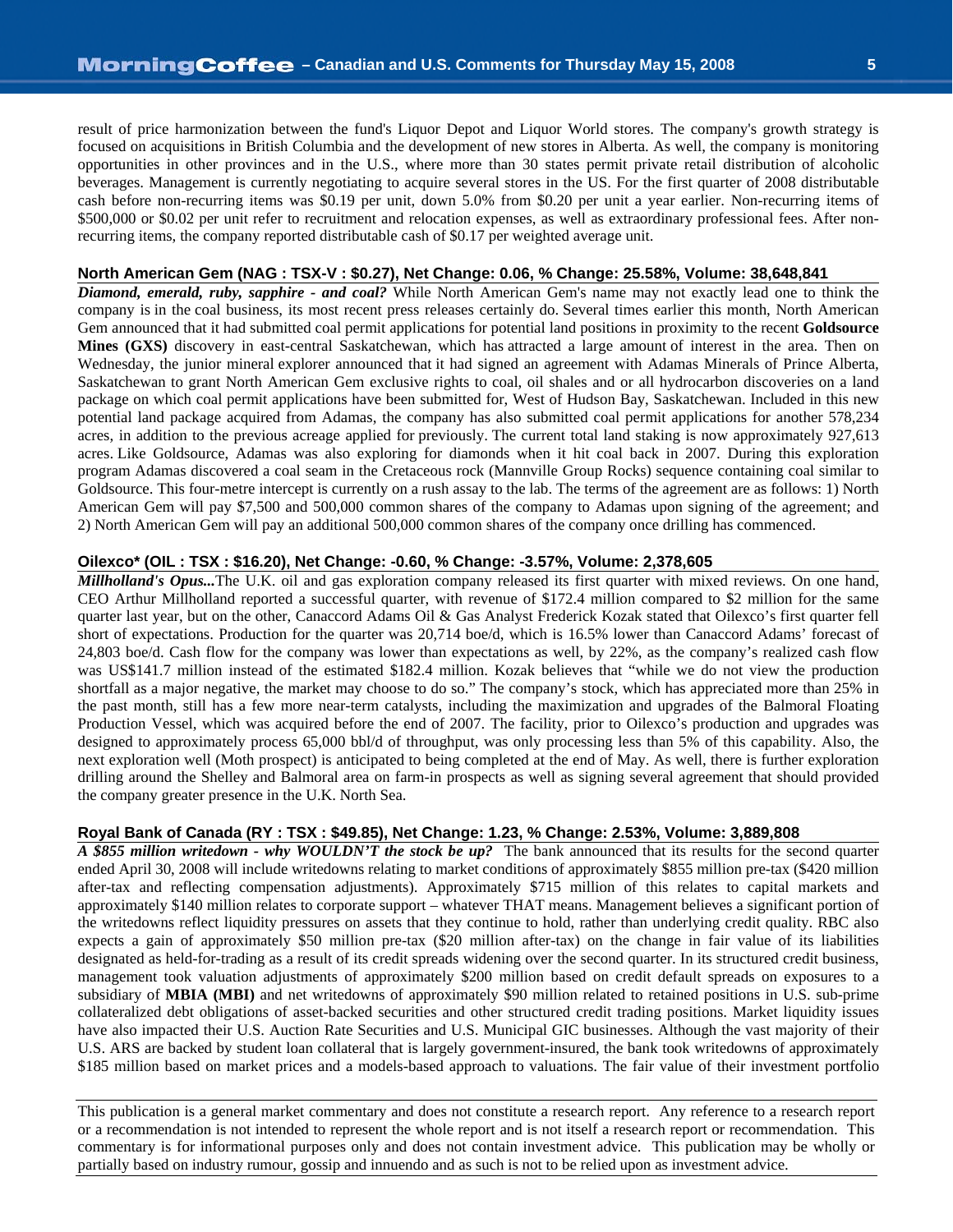supporting our U.S. Municipal GIC business also reflects writedowns of approximately \$140 million based on market prices. This portfolio consists primarily of agency (**Freddie Mac (FRE)**/**Fannie Mae (FNM)**) and non-agency mortgage-backed securities, discount bonds and notes. Other trading portfolios incurred writedowns of approximately \$175 million, primarily related to market liquidity. Additional disclosure will be provided in the second quarter results, which are expected to be released on May 29.

#### **UTS Energy (UTS : TSX : \$5.77), Net Change: 0.27, % Change: 4.91%, Volume: 5,249,909**

*"It isn't pollution that's harming the environment. It's the impurities in our air and water that are doing it."* - Al Gore. This Fort-Hills oil-sands project developer released its Q1 results. As the company is in the early stages of developing its assets, there is no operating income. However, the company did report working capital of \$347 million. The \$14.1 billion Fort Hills project, which UTS has a 20% working interest in, is progressing with its front-end engineering and design (75% completed), but remains in the regulatory approval stage. Along with approval of the Sturgeon County Upgrader and project sanctioning in the fourth quarter, the company is also seeking financing from pensions and sovereign funds to finance its share of the project. Canaccord Adams Oil & Gas Analysts Richard Wyman and Arthur Grayfer report that the preference is to obtain as much project debt financing as possible to minimize equity dilution. It is anticipated that the funding arrangements will be resolved either late this year or early in 2009. Also, UTS has commenced a number of studies to reduce their environmental footprint, including developing better practices in bitumen extraction and tailings management, reducing natural gas demand at their projects, reducing CO2 emissions as well as water usage.

# **U.S. EQUITIES OF INTEREST**

*Listed Alphabetically by Symbol*

#### **Deere & Co. (DE : NYSE : US\$81.25), Net Change: -8.94, % Change: -9.91%, Volume: 32,223,984**

*Feelin' like Dick Cheney's lawyer...*Income in the second quarter rose to \$1.74 from \$1.36 per share a year ago but analysts expected \$1.75, disappointing the market. Farmer subsidies, as always, are alive and well. The problem is the U.S. construction slowdown (expected to and commodity inflation, which is driving up the cost of materials for these giant hunks of steel on wheels). The company expects global sales to drop 3% for the year, down from its previous estimate of flat sales. Worse, they see Q3 EPS of \$1.25-1.30, well below their previous estimate of \$1.60 and the Street's \$1.50 guess. Full-year EPS estimates are now \$5.00, down from \$5.50.

#### **Electronic Arts (ERTS : NASDAQ : US\$52.78), Net Change: -1.79, % Change: -3.28%, Volume: 8,837,170**

*Luckily, they can count on that Grand Theft Auto acquisition….oops.…..*The world's largest video-game maker wasn't getting much play after reporting a wider fourth quarter loss, as the company spent more to develop new titles. EA lost \$94 million in Q4, worse than last year's loss of \$25 million, on sales that rose 84% to \$1.13 billion thanks to demand for "Rock Band," "Army of Two" and "Burnout Paradise." But CEO John Riccitiello said costs on game development increased 23% to \$316 million. EA also had costs from acquisitions including the BioWare and Pandemic studios. The company's 2008 sales outlook of \$4.90-5.15 billion compares favourably with the consensus full-year estimate, but analysts are expecting more in the way of profits than EA's figure of \$1.30-1.70 per share. On average, revenues for the current year are expected to total \$4.57 billion, while earnings are expected to total \$1.73 per share. Note that EA is still trying to buy **Take-Two Interactive Software (TTWO)**, the maker of uber-hit "Grand Theft Auto IV". The company's hostile \$2 billion ( \$25.74 a share) tender offer expires May 16. Take-Two management has resisted the bid, saying the company is worth more.

#### **Freddie Mac (FRE : NYSE : US\$27.25), Net Change: 2.29, % Change: 9.17%, Volume: 21,817,749**

*"But, you now, we spent two years putting our act together."* - Freddie Mercury. The second-largest mortgage provider in America lost \$0.66 per share in Q1 (\$151 million), vs. consensus of \$-0.84. The loss was less than analysts guessed but that's because accounting rule changes avoided no less than \$2.6 billion in losses. The new rules are expected to significantly reduce the volatility of the company's \$738 billion in mortgage holdings (representing about a fifth of all US households) from now on. "They put a lot of lipstick on this pig including several accounting changes that have given them a one time step-up," said one analyst. Freddie also announced plans to sell \$5.5 billion worth of common and preferred shares "in the near future" to better deal with loan delinquencies.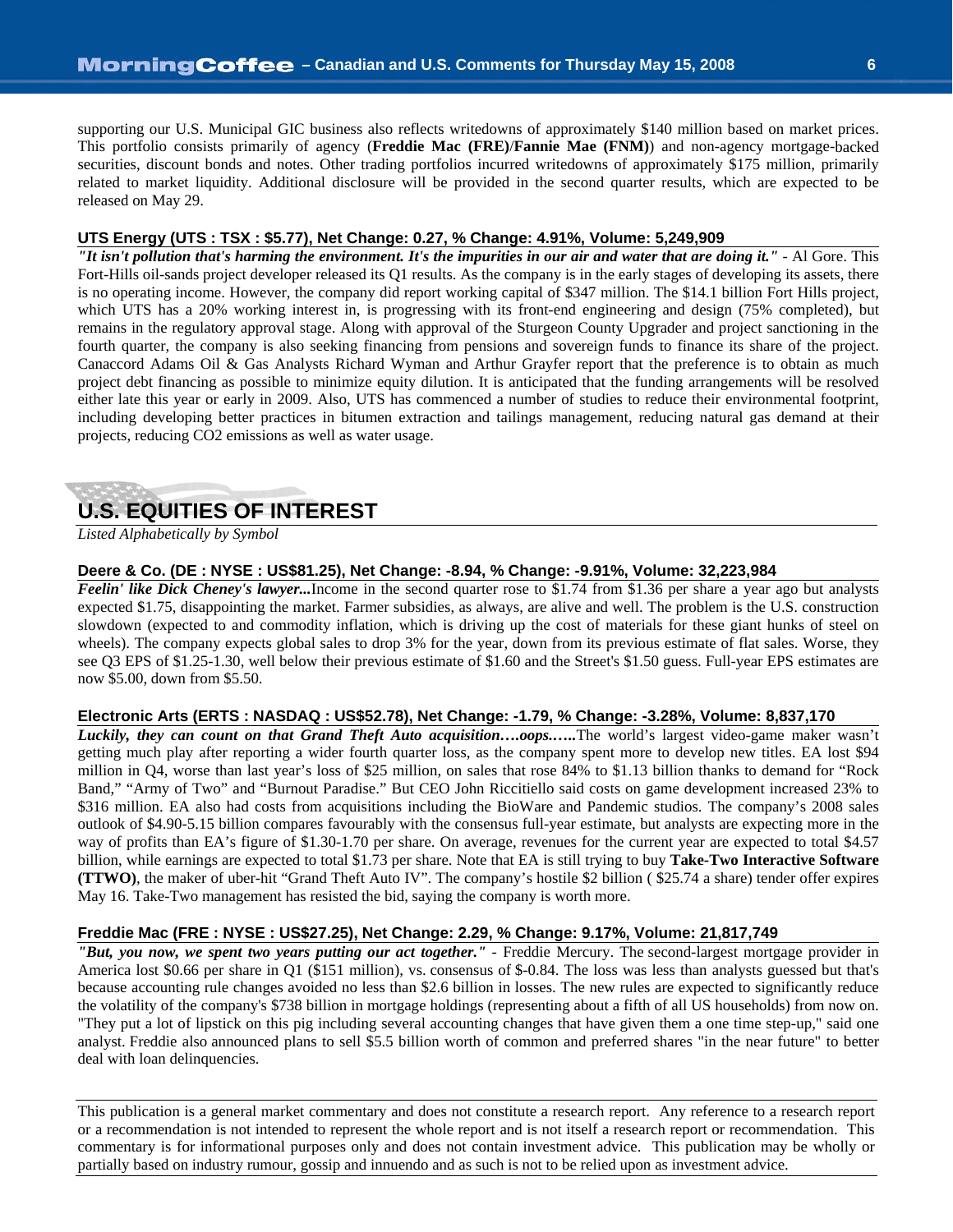**Fuel Systems Solutions (FSYS : NASDAQ : US\$25.72), Net Change: 1.66, % Change: 6.90%, Volume: 812,103** *Much more than just hot air.* Shares of this maker of alternative fuel components have been on a tear since the company announced that its first quarter profit ballooned more than sixfold to widely beat Wall Street expectations, raising full-year guidance in the process. Fuel Systems reported its net income soared to \$6.2 million, or 40 cents per share, from \$1 million, or seven cents per share, a year ago. Revenue jumped 73% year-over-year to \$94.6 million from \$54.8 million. The Street was expecting a more modest profit of 18 cents per share on revenue of \$74.8 million. Fuel Systems attributed its strong quarter to demand for its conversion kits and systems that allow internal combustion engines to operate on gaseous fuels. The company posted improved results from its transportation business, which more than doubled, and a 7% increase in sales from its industrial business. Looking ahead, the company also increased its 2008 consolidated sales outlook to \$320 million from April's forecast that it would have sales of at least \$290 million. The Street had been expecting full-year sales of \$304.8 million.

#### **Macy's (M : NYSE : US\$24.93), Net Change: 0.87, % Change: 3.62%, Volume: 11,641,175**

*This year's Thanksgiving Day parade will is BYOF: Bring your own float.* Given the challenging U.S. retailering environment, Macy's Q1 results were surprisingly good. Excluding restructuring costs, the second-largest U.S. department store chain earned two cents a share, compared with a two-cent loss forecasted by the analysts. Same-store sales were also better than peers, declining 2.6% versus a 7.4% drop at **J.C. Penney (JCP)** and a 6.5% decline at **Nordstrom (JWN)**. The outperformance is a result of management successfully executing their turnaround strategies, including adding exclusive private labels and hiring new district managers to tailor offerings to local tastes. In contrast to competitors' cautious forecast, Macy reiterates earlier guidance and calls May sales getting off to "a very good start." But some analysts are sceptical, pointing out the risk in their credit portfolio. As consumer bad debt may go higher, Macy is exposed to additional bankruptcy exposure. Macy is working with **Citigroup (C)** to address the risk.

#### **Sony (SNE : NYSE : US\$49.93), Net Change: 3.87, % Change: 8.40%, Volume: 2,939,586**

*"The PlayStation 3 is a computer. We do not need the PC."* - Phil Harrison (Sony Worldwide Studios). Consumer electronics giant Sony was rock solid yesterday after posting healthy quarterly results and announcing plans to increase its annual cash dividend. The company reported Q4 EPS of \$0.28, handily beating Street estimates of \$0.13 and reversing a loss from the yearago period. Earnings strength was marked by the payment of a special, one-time dividend of \$0.25/share, as well as an increase in the annual dividend to \$0.40/share. While overall revenues were down approximately 6%, they increased by nearly 10% in the U.S. due to favourable currency translations. Sony saw strength in sales of its flat-screen TVs, personal computers, and digital camera units despite a weakened demand for luxury technology goods on general economic conditions. The company had previously witnessed a decrease in sales of mobile-phones, CRTs (boob-tubes), and gaming consoles, which was further emphasized over Q4. Even still, performance for the quarter was much better than expected. Guidance for the year remains relatively mixed, with Sony forecasting sales to grow by just 1%, but operating earnings to climb by as much as 20%.

#### **ReneSola (SOL : NYSE : US\$22.30), Net Change: 0.63, % Change: 2.91%, Volume: 12,191,678**

*A perfect (solar) storm.* Solar companies have a lot going for them right now (record high oil prices, increased environmental pressure and government mandates, potentially positive U.S. ITC news on the way) and Chinese solar wafer maker ReneSola took advantage of the current market sentiment by posting impressive first quarter results. Shares surged after it said its first quarter profit nearly tripled, boosted by increased production. The company also raised its 2008 revenue outlook. Profit came in at \$17.7 million, or 28 cents per ADS, for the three months ended March 31, compared with \$6.8 million, or 14 cents per ADS, in the year-ago quarter. Of note, there were about 124.5 million shares outstanding in the 2008 quarter , versus 100.8 million in the same period in 2007. As for the top-line, revenue jumped to \$123 million from \$35.9 million a year earlier; the Street was expecting revenue of \$105.9 million. Quarterly production soared to 66.5 MW, compared with 15.3 MW in the first quarter of 2007. ReneSola expects wafer production capacity to increase to 1,000 MW by the end of 2009. Looking ahead, the company lifted its 2008 revenue outlook to \$570-590 million from its earlier view of \$530-550 million. Also, the company mentioned that the May 12 earthquake that struck China's Sichuan province did not damage its facilities and construction remains on schedule. They added, "ReneSola does not expect the earthquake to have a material effect on its operations in Sichuan province." Separately on Wednesday, ReneSola said it signed a six-year 525 MW wafer supply agreement with Taiwan-based solar cell maker Gintech Energy.

#### **Whole Foods (WFMI : NASDAQ : US\$28.96), Net Change: -4.68, % Change: -13.91%, Volume: 27,440,210**

*Washed up and gettin' rocked.* Whole Foods' profit dropped 13% due to higher costs related to the Wild Oats takeover. EPS